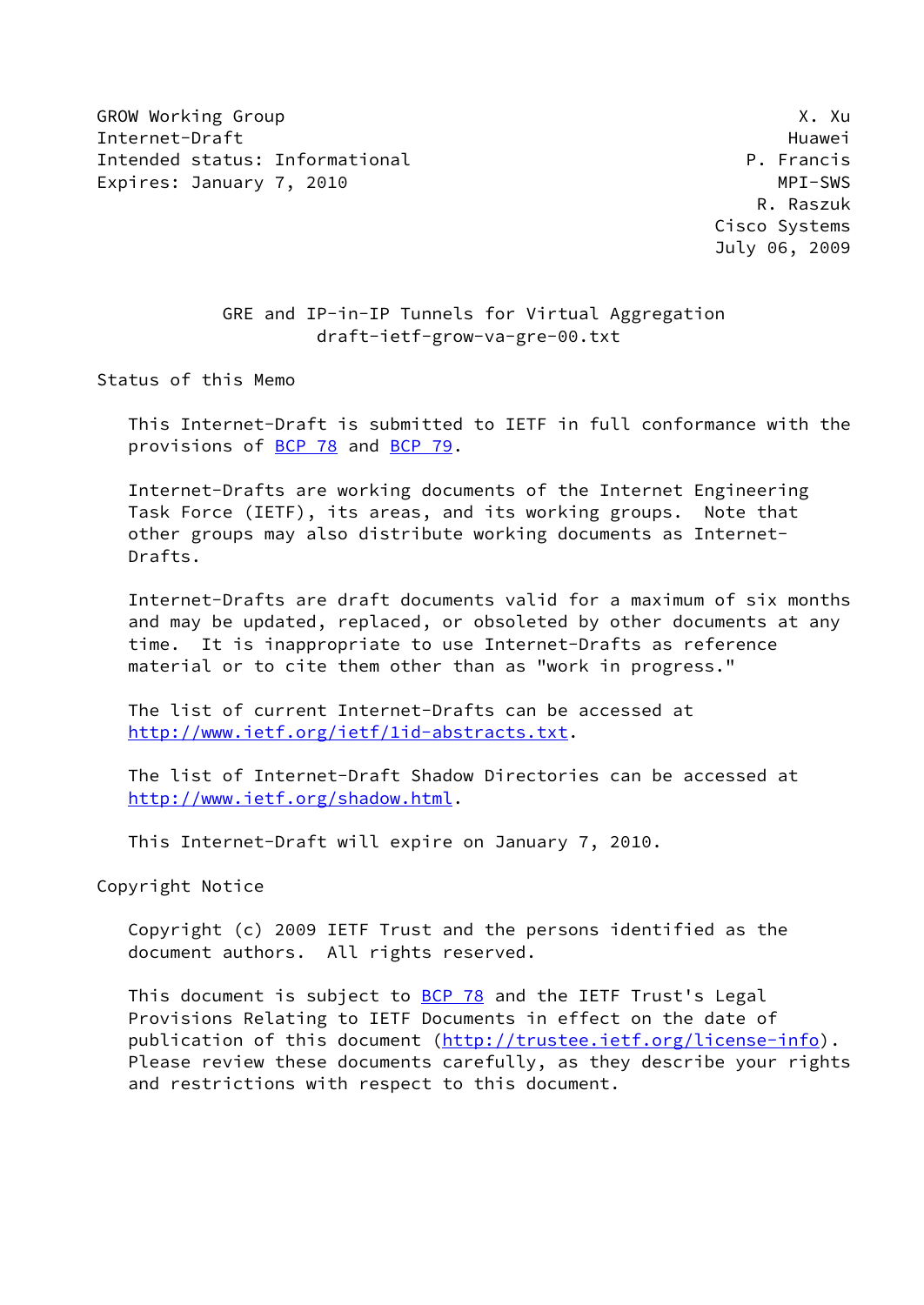Internet-Draft VA GRE Tunnels July 2009

# Abstract

The document "FIB Suppression with Virtual Aggregation" [\[I-D.grow-va](#page-5-0)] describes how FIB size may be reduced. That draft refers generically to tunnels, and leaves it to other documents to define the tunnel establishment methods for specific tunnel types. This document provides those definitions for GRE and IP-in-IP tunnels.

## Table of Contents

| $\underline{3}$ . Tunneling Specification for GRE and IP-in-IP 3 |  |
|------------------------------------------------------------------|--|
| 3.1. Conveying GRE and IP-in-IP tunnel parameters 5              |  |
| $3.1.1.$ Usage of the RFC5512 Attributes 5                       |  |
|                                                                  |  |
|                                                                  |  |
|                                                                  |  |
|                                                                  |  |
|                                                                  |  |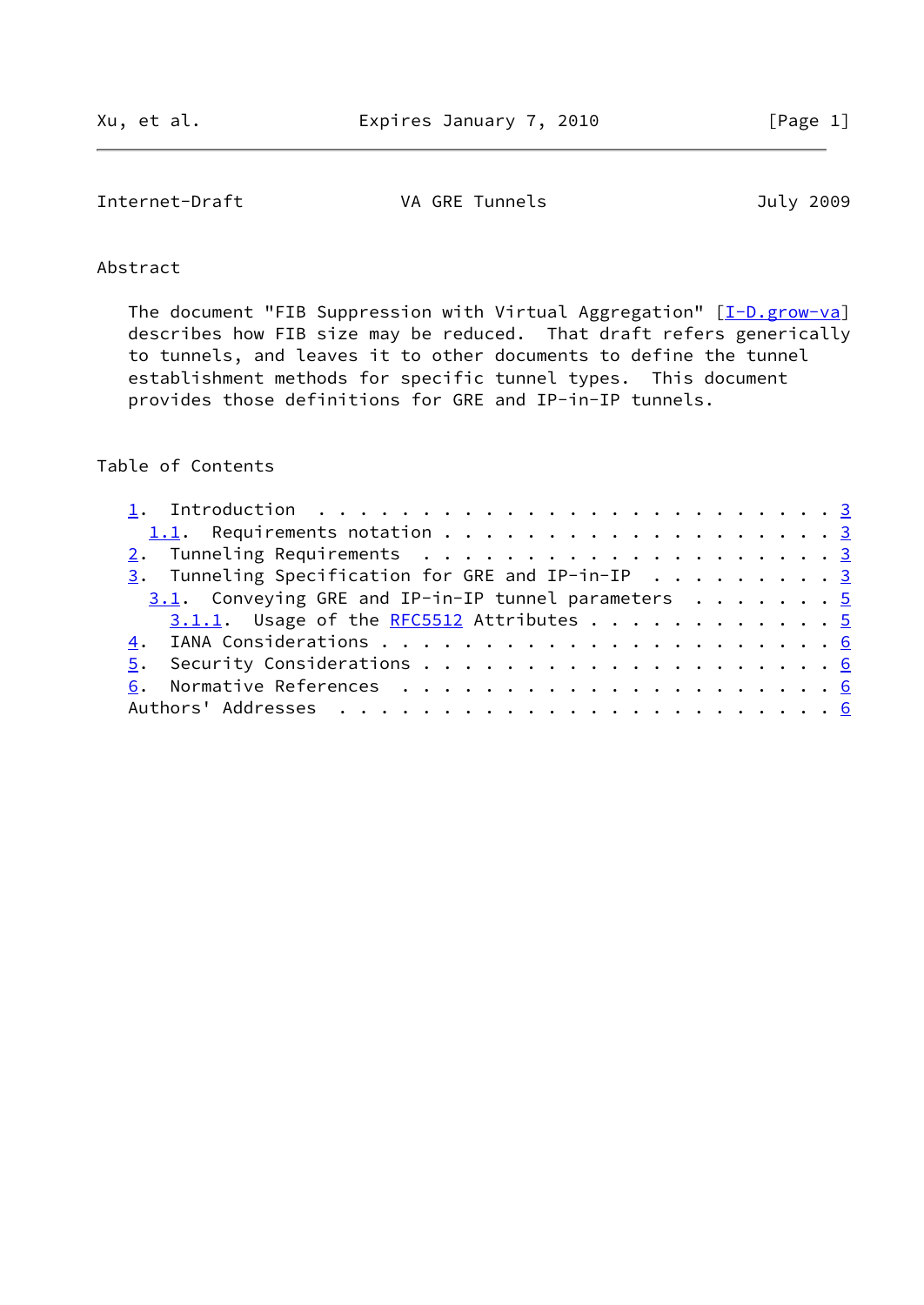Xu, et al. Expires January 7, 2010 [Page 2]

<span id="page-2-1"></span>

Internet-Draft **VA GRE Tunnels July 2009** 

### <span id="page-2-0"></span>[1](#page-2-0). Introduction

 This document specifies how to signal and use GRE and IP-in-IP tunnels as required by  $[\underline{I-D.grow-va}]$ , "FIB Suppression with Virtual Aggregation". This document adopts the terminology of  $[I-D.grow-va]$  $[I-D.grow-va]$ . This document covers the behavior for both VA routers and legacy routers.

### <span id="page-2-2"></span>[1.1](#page-2-2). Requirements notation

 The key words "must", "must NOT", "REQUIRED", "SHALL", "SHALL NOT", "SHOULD", "SHOULD NOT", "RECOMMENDED", "MAY", and "OPTIONAL" in this document are to be interpreted as described in [\[RFC2119](https://datatracker.ietf.org/doc/pdf/rfc2119)].

## <span id="page-2-3"></span>[2](#page-2-3). Tunneling Requirements

According to [\[I-D.grow-va](#page-5-0)], VA has the following tunnel-related requirements. The requirement numbers here (R1 - R5) are cited by  $[I-D.grow-*va*]$ .

- R1: Legacy routers and APRs must be able to detunnel packets addressed to themselves at their BGP NEXT\_HOP address. They must be able to convey the tunnel parameters needed by other routers to initiate these tunneled packets.
- R2: Border VA routers must be able to detunnel packets targeted to neighboring remote ASBRs. They must be able to forward these packets to the targeted remote ASBR without doing a FIB lookup. They must be able to convey the tunnel parameters needed by other routers to initiate these tunneled packets.
- R3: VA routers must be able to initiate tunneled packets targeted to any BGP NEXT\_HOP address (i.e. those for APRs, legacy routers, or remote ASBRs).
- R4: Legacy routers may optionally be able to initiate tunneled packets targeted to any BGP NEXT\_HOP address (i.e. those for APRs, legacy routers, or remote ASBRs). The GRE and IP-in-IP tunnels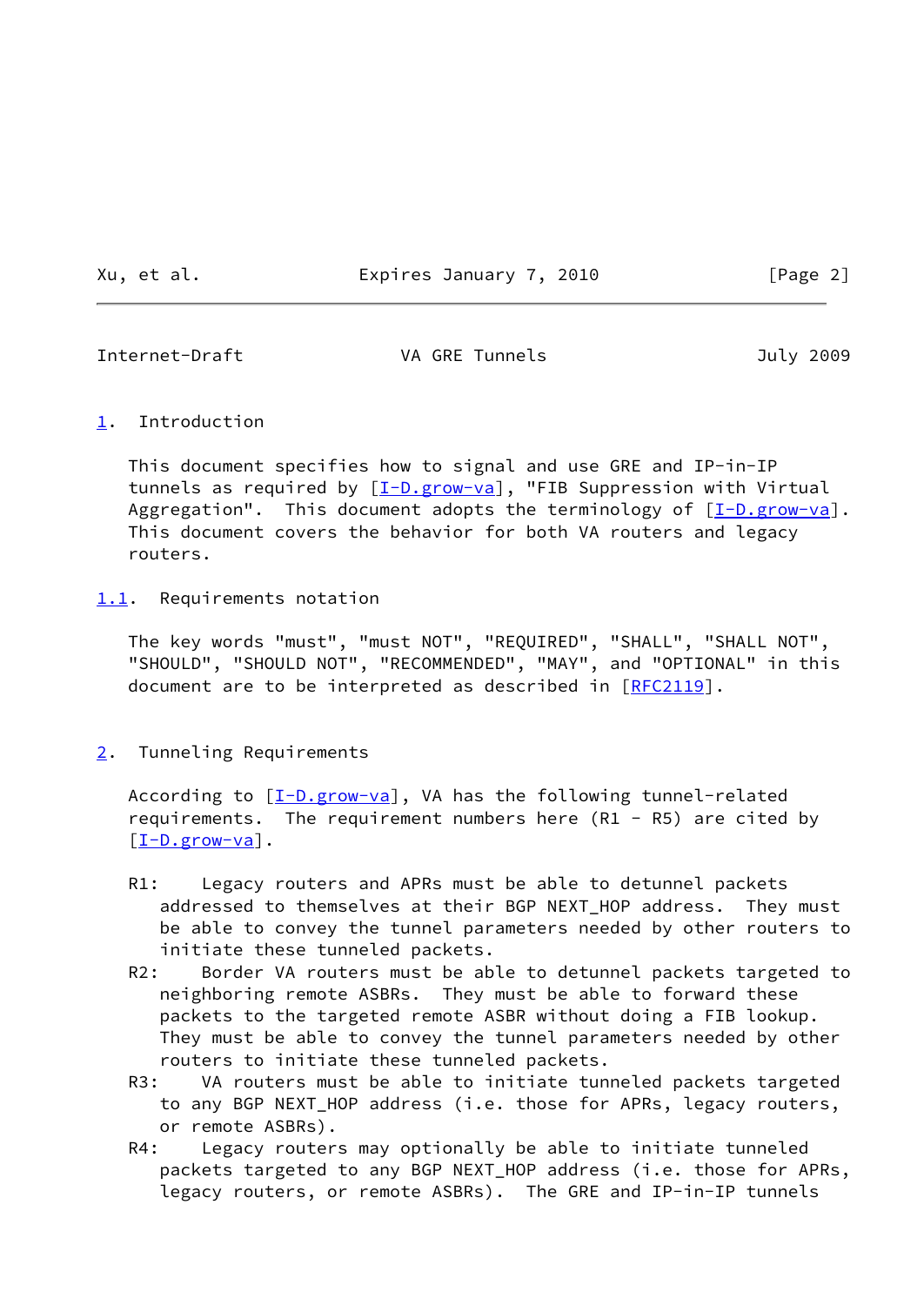defined in this document do not have this capability. R5: All routers must be able to forward all tunneled packets.

<span id="page-3-0"></span>[3](#page-3-0). Tunneling Specification for GRE and IP-in-IP

 This document distinguishes between the terms "tunnel endpoint", and "tunnel target". The tunnel endpoint is the router that detunnels the packet (i.e. strips out the outer header and forwards the no longer-tunneled packet). The tunnel target, on the other hand, is the router to which the packet is going. This distinction manifests itself in the case of requirement R2. That is, a local ASBR (border

| Xu, et al. | Expires January 7, 2010 | [Page 3] |
|------------|-------------------------|----------|
|------------|-------------------------|----------|

Internet-Draft **VA GRE Tunnels** VA GRE TUNNELLED July 2009

 router) is a VA router, and it detunnels packets. The remote ASBR, however, is the router to which the packet is ultimately targeted. Here, the tunnel endpoint is the local ASBR, and the tunnel target is the remote ASBR.

 The IP address of the outer header for GRE and IP-in-IP tunnels is always addressed to the tunnel endpoint. If the tunnel endpoint and the tunnel target are the same router (as with the case in requirement R1), then the tunnel type may be GRE or IP-in-IP. If the former, then the Key field may or may not be used.

 If the tunnel endpoint and the tunnel target are different routers (as is the case in requirement R2), then this document specifies two tunneling approaches. One requires the use of GRE, where the Key field is used to identify the tunnel target to the tunnel endpoint. This is called Key-based identification. The other does not require the use of the Key field, and therefore can be either GRE or IP-in-IP. Instead of using the Key field to identify the tunnel target, a distinct destination IP address is used per tunnel target (remote ASBR) to identify the tunnel target to the tunnel endpoint. This is called address-based identification.

 The following examples clarify these two cases. Assume a local ASBR has two remote ASBR neighbors, with addresses 2.2.2.2 and 3.3.3.3 respectively.

 In the case of Key-based identification, the local ASBR would assign two GRE Key values, one for each remote ASBR neighbor. The local ASBR would advertise it's own IP address (say 10.1.1.1) as the BGP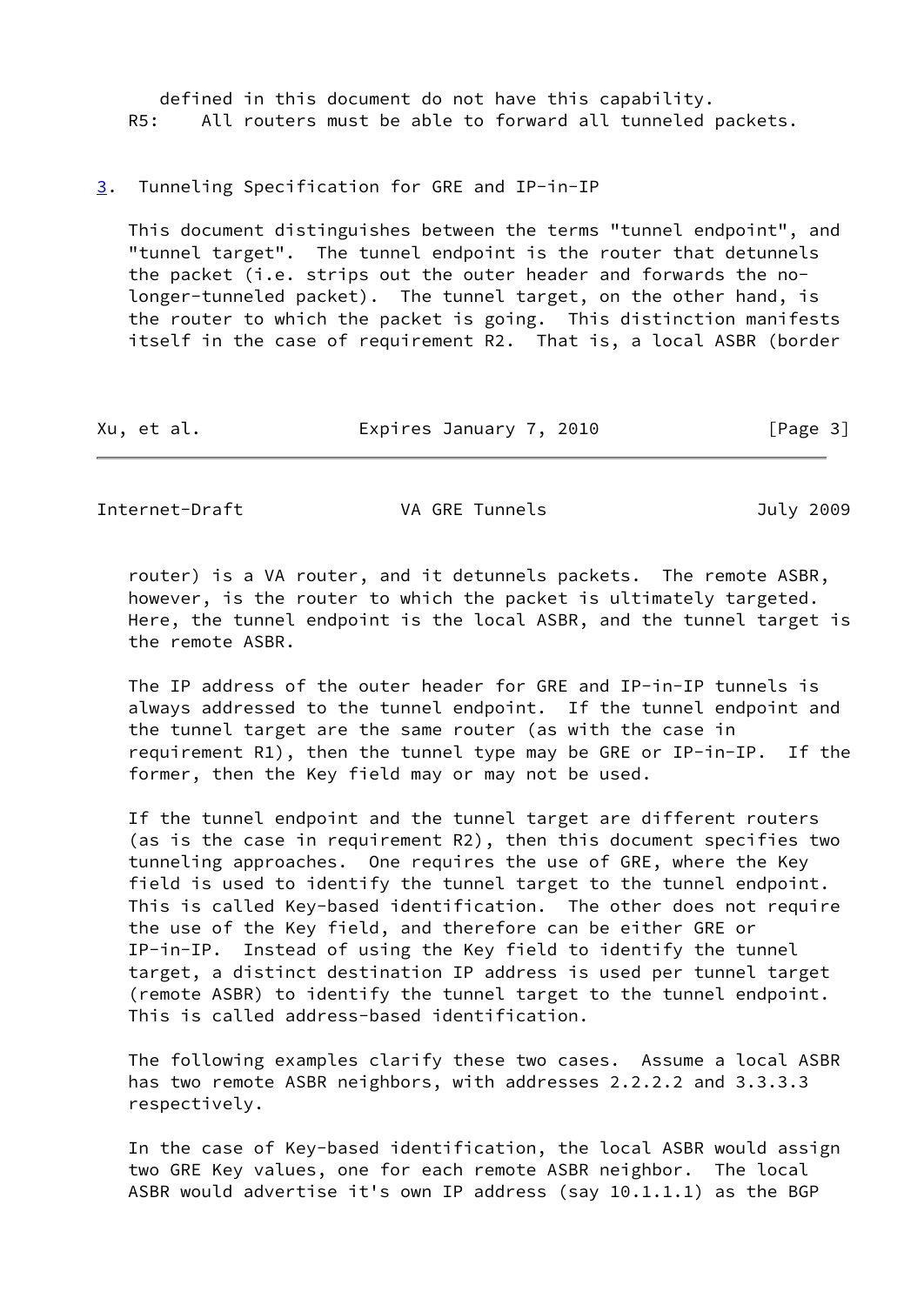NEXT HOP. All GRE packets would arrive at 10.1.1.1 (the tunnel endpoint), which would then look at the Key value to determine whether to forward the packet to 2.2.2.2 or 3.3.3.3. Note that no FIB lookup is necessary.

 In the case of Address-based identification, the local ASBR would be reachable at a block of IP addresses, say 10.1.1/24. The local ASBR would assign one address from the block for each neighbor remote ASBR. For instance, it could assign the address 10.1.1.2 to remote ASBR 2.2.2.2, and assign the address 10.1.1.3 to remote ASBR 3.3.3.3. Likewise, when advertising NLRI reachable through 2.2.2.2, it would advertise a BGP NEXT\_HOP of 10.1.1.2. Packets received at the tunnel endpoint 10.1.1.2 would be forwarded to 2.2.2.2 without a FIB lookup. When advertising NLRI reachable through 3.3.3.3, it would advertise a BGP NEXT\_HOP of 10.1.1.3. Packets received at the tunnel endpoint 10.1.1.3 would be forwarded to 3.3.3.3 without a FIB lookup.

Xu, et al. Expires January 7, 2010 [Page 4]

<span id="page-4-1"></span>Internet-Draft VA GRE Tunnels July 2009

<span id="page-4-0"></span>[3.1](#page-4-0). Conveying GRE and IP-in-IP tunnel parameters

This document uses two BGP attributes defined in [\[RFC5512](https://datatracker.ietf.org/doc/pdf/rfc5512)] to convey the parameters necessary for routers to initiate tunneled packets (i.e. requirement R3). The first attribute, the BGP Encapsulation Extended Community (BGPencap-Attribute), is used when the tunnel type is IP-in-IP or GRE without the Key field. The second BGP attribute, the Tunnel Encapsulation Attribute (TEncap-Attribute), is used when the tunnel type is GRE with a Key field. In either case, routers must tunnel packets to the NEXT\_HOP address in the BGP update.

#### <span id="page-4-2"></span>[3.1.1](#page-4-2). Usage of the [RFC5512](https://datatracker.ietf.org/doc/pdf/rfc5512) Attributes

 Legacy routers are defined here as routers that do not do FIB suppression, but do implement [RFC5512](https://datatracker.ietf.org/doc/pdf/rfc5512). Legacy routers must be configured to attach the BGPencap-Attribute to all iBGP updates, and to detunnel packets addressed to the NEXT\_HOP address advertised by the legacy router. This satisfies requirement R1 for legacy routers.

 In the case where VA routers used Key-based identification, the BGP NEXT\_HOP must be set to the local ASBR, GRE must be used, and the TEncap-Attribute must be included. The GRE Key field must be set to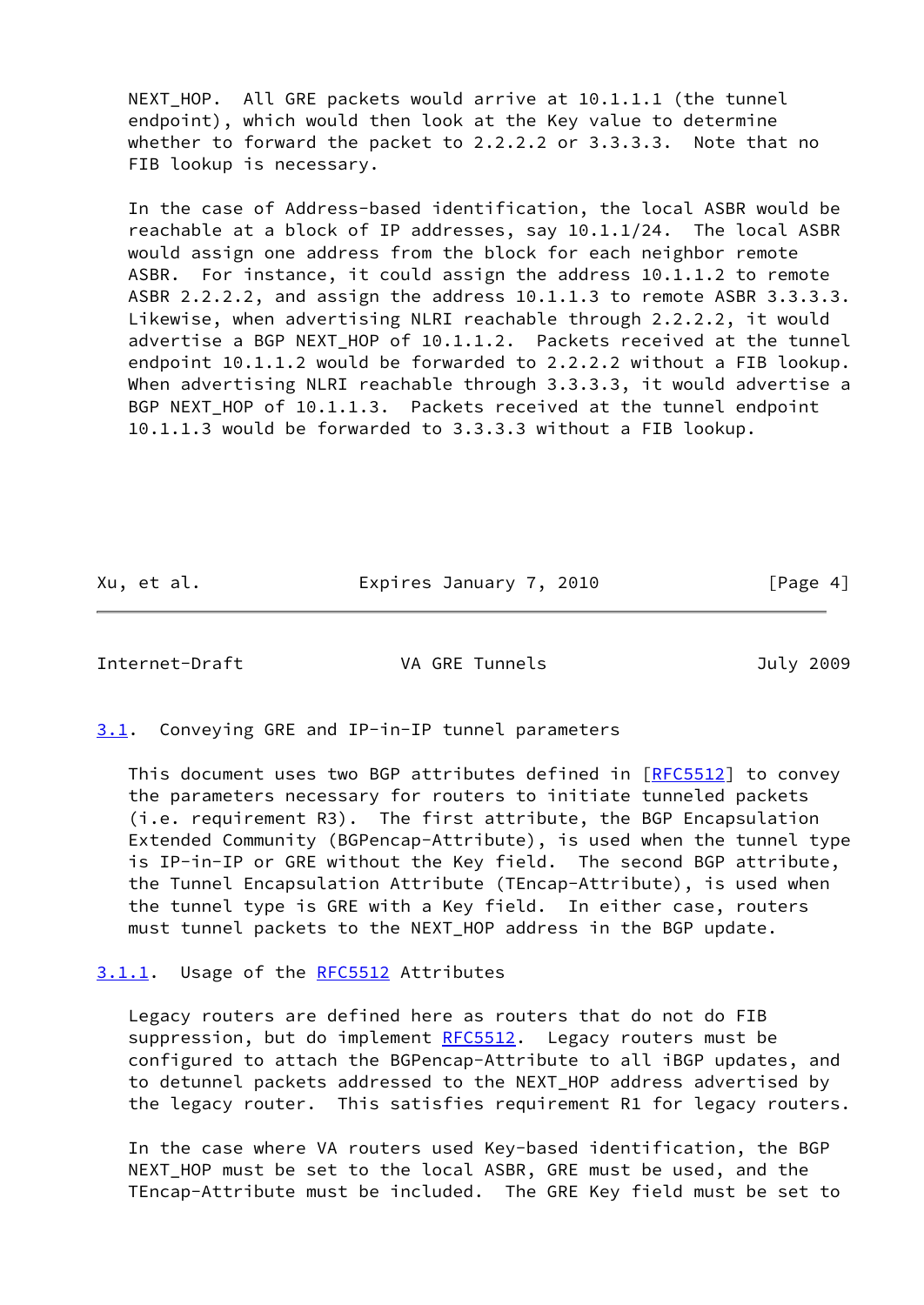a value unique for the remote ASBR to which the packet must be delivered. If the Key value for a given remote ASBR is modified, then both the old and new Key values must identify the remote ASBR in received packets until the new iBGP updates are fully disseminated. This satisfies requirement R2.

 In the case where VA routers use Address-based identification, the router must have a distinct locally assigned address for each neighbor remote ASBR. The BGP NEXT\_HOP field is set to this locally assigned address. This also satisfies requirement R2.

 If the VA router is an APR, then for tunnels associated with the VP route, where the BGP NEXT HOP is that of the VA router itself, GRE may or may not be used. If it is used, then the APR must have a way to distinguish tunnels targeted at itself from tunnels targeted to a neighbor remote ASBR. Where Key-based identification is used, this can be done by assigning a unique Key value (i.e. one not assigned to a remote ASBR). Where address-based identification is used, this can be done by using a local IP address not assigned to a remote ASBR. This satisfies requirement R1 for VA routers.

 All VA routers must use the tunnels described in the tunnel attributes to forward packets to resolved BGP NEXT HOPs (requirement R3).

| Xu, et al. | Expires January 7, 2010 | [Page 5] |
|------------|-------------------------|----------|

<span id="page-5-2"></span>Internet-Draft **VA GRE Tunnels July 2009** 

<span id="page-5-1"></span>[4](#page-5-1). IANA Considerations

There are no IANA considerations.

<span id="page-5-3"></span>[5](#page-5-3). Security Considerations

 There are no new security considerations beyond those already described in  $[I-D.grow-<sub>va</sub>]$ .

<span id="page-5-4"></span>[6](#page-5-4). Normative References

<span id="page-5-0"></span> [I-D.grow-va] Francis, P., Xu, X., Ballani, H., Jen, D., Raszuk, R., and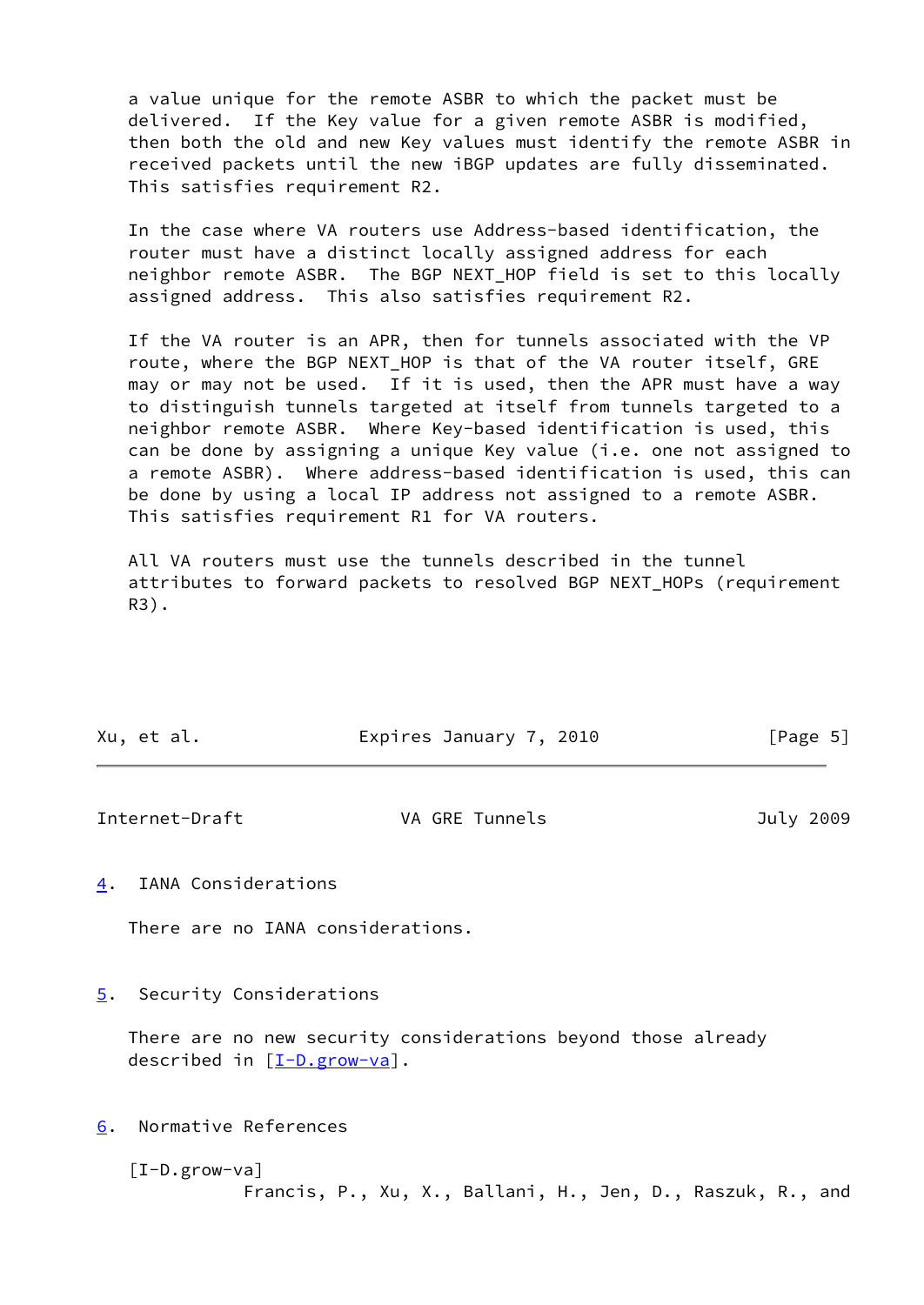L. Zhang, "FIB Suppression with Virtual Aggregation", [draft-ietf-grow-va-00](https://datatracker.ietf.org/doc/pdf/draft-ietf-grow-va-00) (work in progress), May 2009.

- [RFC2119] Bradner, S., "Key words for use in RFCs to Indicate Requirement Levels", [BCP 14](https://datatracker.ietf.org/doc/pdf/bcp14), [RFC 2119](https://datatracker.ietf.org/doc/pdf/rfc2119), March 1997.
- [RFC5512] Mohapatra, P. and E. Rosen, "BGP Encapsulation SAFI and BGP Tunnel Encapsulation Attribute", [RFC 5512](https://datatracker.ietf.org/doc/pdf/rfc5512), April 2009.

Authors' Addresses

 Xiaohu Xu Huawei Technologies No.3 Xinxi Rd., Shang-Di Information Industry Base, Hai-Dian District Beijing, Beijing 100085 P.R.China

 Phone: +86 10 82836073 Email: xuxh@huawei.com

 Paul Francis Max Planck Institute for Software Systems Gottlieb-Daimler-Strasse Kaiserslautern 67633 Germany

 Phone: +49 631 930 39600 Email: francis@mpi-sws.org

Xu, et al. Expires January 7, 2010 [Page 6]

Internet-Draft **VA GRE Tunnels July 2009** 

 Robert Raszuk Cisco Systems 170 West Tasman Drive San Jose, CA 95134 US

Email: raszuk@cisco.com